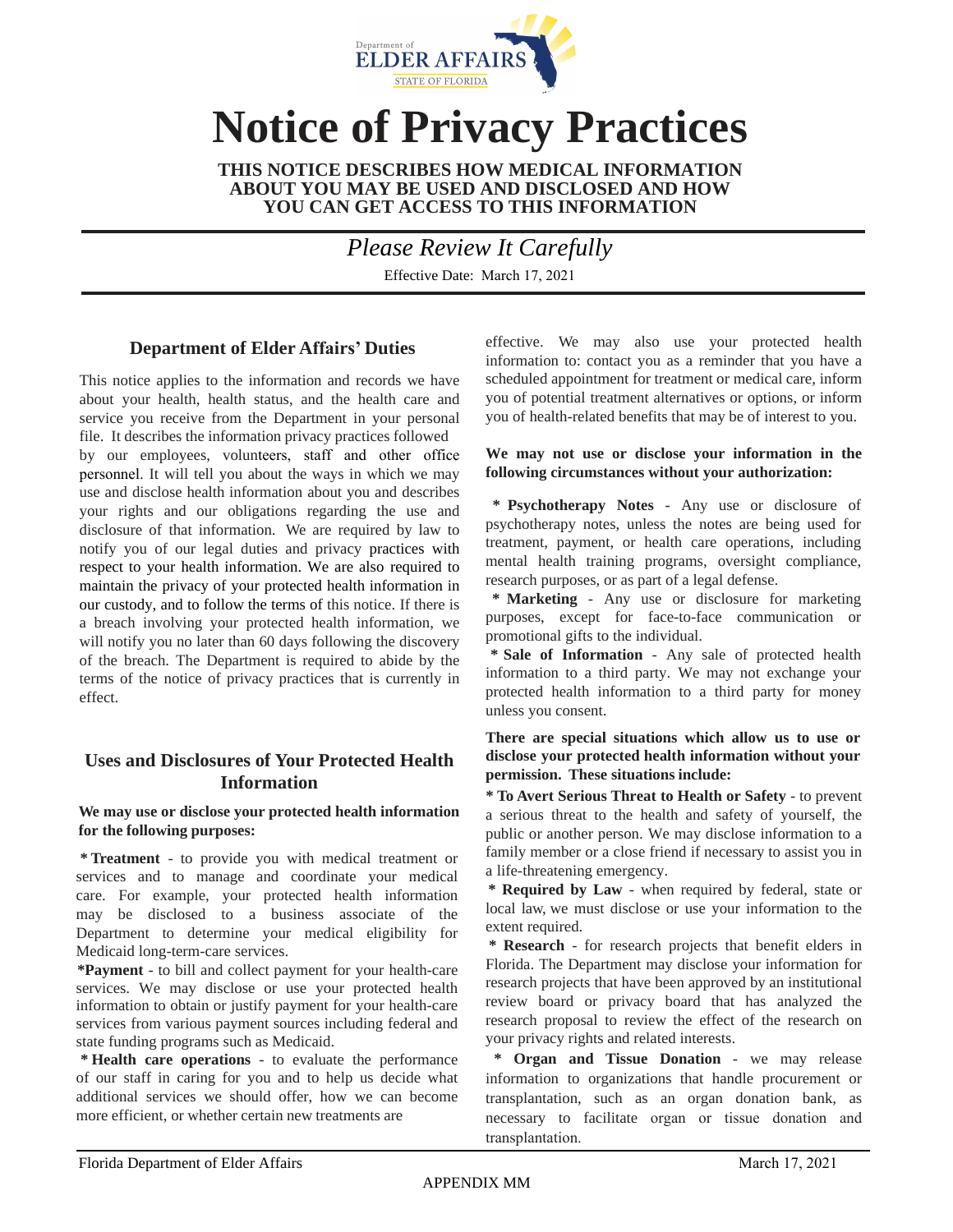**\* Current or Previous Military, Veterans, National Security and Intelligence Members** - when required by military command or other government authorities. We may also release information about foreign military personnel to the appropriate foreign military authority.

**\* Workers' Compensation -** as authorized by and to the extent necessary to comply with laws relating to workers' compensation or similar programs. Such programs provide benefits for work-related injuries or illness.

**\* Public Health Risks -** to public health or other authorities charged with preventing or controlling disease, injury or disability. We may also disclose your information to report births, deaths, suspected abuse or neglect, non-accidental physical injuries, reactions to medications or problems with FDA-regulated products.

**\* Health Oversight Activities** - for audits, investigations, inspections, licensing purposes, or other activities necessary for appropriate oversight, as authorized by law. These disclosures may be necessary for certain state and federal agencies to monitor the health-care system, government programs, and compliance with civil rights laws.

**\* Lawsuits and Disputes** - in response to a court or administrative order. Subject to all applicable legal requirements, we may also disclose protected health information about you in response to a subpoena. We may also use or disclose your information to defend ourselves in the event of a lawsuit or administrative proceeding.

**\* Law Enforcement -** for law enforcement purposes if required to do so by a law enforcement official in response to a court order, subpoena, warrant, summons or similar process, subject to all applicable legal requirements.

**\* Coroners, Medical Examiners and Funeral Directors** - to identify a deceased person or determine the cause of death. We may disclose your information to report vital events such as death, as permitted or required by law.

**\* Volunteers -** to volunteers performing work for the Department, including, but not limited to, volunteers in programs such as SHINE (Serving Health Insurance Needs of Elders), Sunshine for Seniors and State Long-Term Care Ombudsman.

**\* Information Not Personally Identifiable -** we may disclose health information that does not personally identify you or reasonably reveal who you are.

**\* Fundraising Activities -** to contact you for fundraising activities. You may elect not to receive fundraising communications by contacting the Privacy Officer in the Office of General Counsel.

## **Other Uses and Disclosures**

We will not use or disclose your protected health information for any purpose that is not addressed in this notice without your specific, written authorization. If you give us authorization, you may revoke it, in writing, at any time. If you revoke your authorization, we will no longer use or disclose information about you for the purposes covered by your written authorization.

However, we cannot take back any uses or disclosures already made with your permission.

If we have HIV or substance abuse information about you, we cannot release that information without a special signed, written authorization from you. This is different than the authorization and consent mentioned above.

In order to disclose HIV or substance abuse records for purposes of treatment, payment, or health care operations, we will need both your signed consent and a special written authorization that complies with the law governing those records.

## **Individual Rights**

**You have the right to inspect and copy your protected health information.** In order to do so, you must submit a written request to inspect and/or copy your protected health information. We will respond to your request, in writing, within 30 days of receiving the request, permitting only one extension (an additional 30 days) if accompanied with a written statement for reasons of the delay and providing the date by which we will complete the action on your request. Your request may be denied in certain limited circumstances. However, if your request is denied, we will provide you a timely, written denial explaining the basis of the denial. You may ask that the denial be reviewed by a qualified designated professional, as provided in 45 CFR §164.524(d). We will comply with the outcome of the review. As provided by 45 CFR §164.524, reasonable copy fees shall apply in accordance with Florida law.

**You have the right to request a correction or change to your protected health information if you believe it is incorrect or incomplete, as provided by 45 CFR §164.526.** Your request must be in writing and include a reason to support the request. We may deny your request if you ask us to amend information that:

- a) we did not create, unless the person or entity that created the information is no longer available to make the amendment;
- b) is not part of the health information that we keep; and/ or
- c) you would not be permitted to inspect and copy.

**You have the right to request an accounting of disclosures, as provided by 45 CFR §164.528.** This is a list of the disclosures we made of medical information about you for purposes other than treatment, payment and health care operations. You may request an accounting of disclosures for a period up to six years prior to the date of your request except for certain disclosures provided in 45 CFR §164.528(a)(1). You must submit your request in writing. You are entitled to obtain one free copy of the accounting per 12-month period. For each additional request, we may charge you for the costs of providing the list, whether it is provided electronically or by paper copy. However, you may choose to withdraw or modify your request before any costs are incurred.